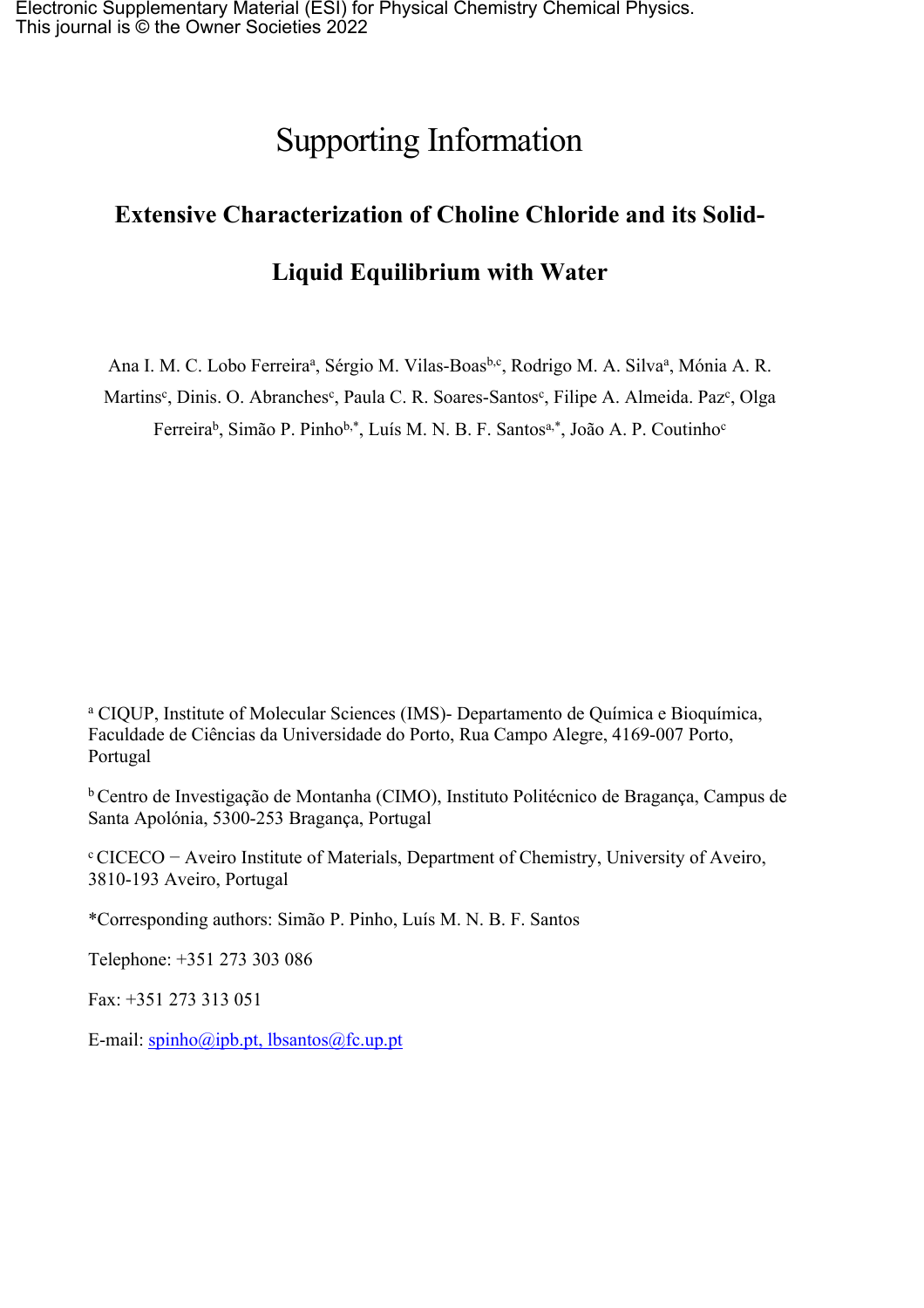## **S1 X-ray powder diffraction**

| Data Collection<br>Diffractometer<br>Wavelength $(\AA)$<br>Temperature (K)<br>Geometry<br>$2\theta$ range ( $\degree$ )                                                                                                                 | Empyrean PANalytical<br>Cu $Ka_{1,2}$ X-radiation<br>358<br>Bragg-Brentano para-focusing optics<br>10.00 to 60.00 |
|-----------------------------------------------------------------------------------------------------------------------------------------------------------------------------------------------------------------------------------------|-------------------------------------------------------------------------------------------------------------------|
| Unit Cell                                                                                                                                                                                                                               |                                                                                                                   |
| Formula                                                                                                                                                                                                                                 | $C_5NO_{1.1}Cl$                                                                                                   |
| Crystal system                                                                                                                                                                                                                          | Triclinic                                                                                                         |
| Space group                                                                                                                                                                                                                             | P1                                                                                                                |
| $a/\text{Å}$                                                                                                                                                                                                                            | 5.82                                                                                                              |
| $b/\text{\AA}$                                                                                                                                                                                                                          | 6.85                                                                                                              |
| c/A                                                                                                                                                                                                                                     | 8.62                                                                                                              |
| $\alpha/$ <sup>o</sup>                                                                                                                                                                                                                  | 55.71                                                                                                             |
| $\beta$ / $\circ$                                                                                                                                                                                                                       | 56.64                                                                                                             |
| $\gamma/$ <sup>o</sup>                                                                                                                                                                                                                  | 59.15                                                                                                             |
| Volume/Å <sup>3</sup>                                                                                                                                                                                                                   | 226.72                                                                                                            |
| Z                                                                                                                                                                                                                                       | $\mathbf{1}$                                                                                                      |
| $D_c$ /g cm <sup>-3</sup>                                                                                                                                                                                                               | 1.86                                                                                                              |
| Profile parameters                                                                                                                                                                                                                      |                                                                                                                   |
| Profile function                                                                                                                                                                                                                        | Fundamental parameters approach                                                                                   |
| Zero shift $[2\theta^{\circ}]$                                                                                                                                                                                                          | $-0.031$                                                                                                          |
| Refinement details                                                                                                                                                                                                                      |                                                                                                                   |
| No. of independent reflections                                                                                                                                                                                                          | 136                                                                                                               |
| No. of global refined parameters                                                                                                                                                                                                        | 108                                                                                                               |
| $R_{\rm p}$                                                                                                                                                                                                                             | 1.58                                                                                                              |
| $R_{\rm wp}$                                                                                                                                                                                                                            | 2.36                                                                                                              |
| $R_{\rm exp}$                                                                                                                                                                                                                           | 0.89                                                                                                              |
| <b>Structure Reliability Factors</b>                                                                                                                                                                                                    |                                                                                                                   |
| $R_{\rm Bragg}$                                                                                                                                                                                                                         | 5.80                                                                                                              |
| $\mathcal{A}$ and the state of the state $\mathcal{A}$ and the state of the state of the state of the state of the state of the state of the state of the state of the state of the state of the state of the state of the state of the |                                                                                                                   |

**Table SI.1.** X-ray data collection, crystal data and structure refinement details for the partially-hydrated ChCl structure at 358 K.

where  $y_{i,o}$  and  $y_{i,c}$  are the observed and calculated profile intensities,  $I_{n,o}$  and  $I_{n,c}$  the observed and calculated intensities, respectively. The summations run over *i* data points or *n* independent reflections. Statistical weights  $w_i$  are usually taken as  $1/y_{i,o}$ .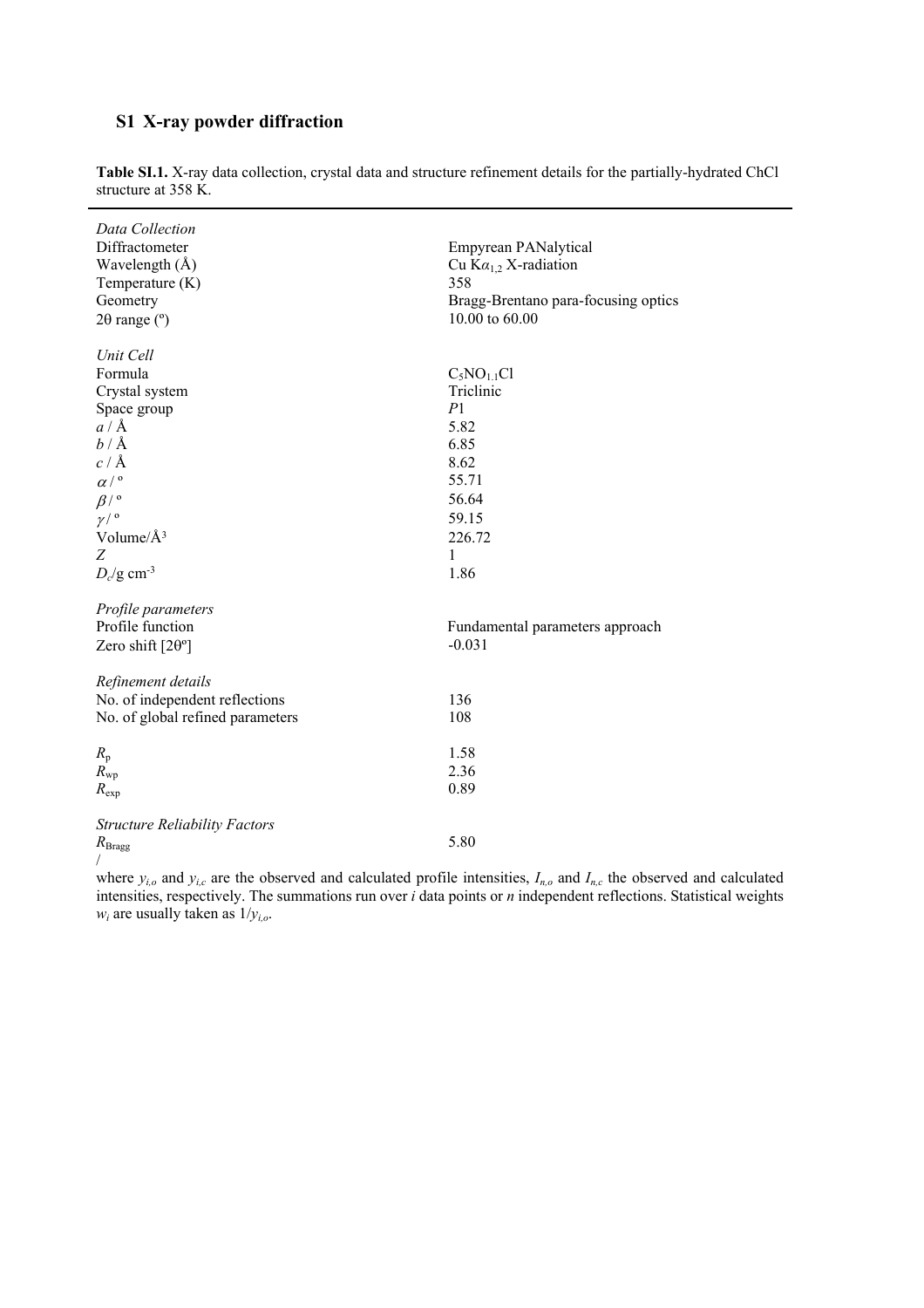#### **2 Differential Scanning Calorimetry**

The temperatures and the standard molar enthalpies of transition ChCl were measured in a power compensation differential scanning calorimeter, PERKIN ELMER model Pyris Diamond DSC, using a heating rate of 0.0833  $K \cdot s^{-1}$  (5  $K \cdot min^{-1}$ ) and a constant flow of high purity (99.999%) gaseous nitrogen as protective gas. The samples were enclosed in hermetically sealed aluminum crucibles  $(50 \text{ uL})$ . The temperature and heat flux scales calibrations of the device were performed by measuring the temperature and the enthalpy of fusion of some reference materials: benzoic acid, *o*-terphenyl, perylene, anthracene, naphthalene, 1,3,5-triphenylbenzene, diphenyl ether, 1,3-difluorobenzene, 1-heptanol and 1 hexanol. Sample loading into the crucibles was performed in a glove box under dry nitrogen. Thermal behavior of crystalline ChCl was evaluated following the same experimental procedure used in the calibration runs (Figure SI.1) and the experimental results are presented in Table SI.2. The temperatures of the phase transitions were determined as the onset temperatures of the peaks.



**Figure SI.1.** – Thermograms for ChCl heat flow *versus* time (Exp IV). Sample mass = 7.4055 mg.

| Exp. | $m_{\text{sample}}$ /mg | $\Delta_{ss}H^{\circ}$ exp <sub>/J·g<sup>-1</sup></sub> | $T_{ss}$ / K | $\Delta_{ss}H_{m}^{\rm o}/\left\vert_{\rm kJ\cdot mol^{-1}}\right\vert$ | $\Delta_{ss}S^{\,\rm o}_{m\,/\,{\rm J\cdot K^{\text{-}1\cdot}mol^{\text{-}1}}$ |
|------|-------------------------|---------------------------------------------------------|--------------|-------------------------------------------------------------------------|--------------------------------------------------------------------------------|
|      | 4.6825                  | 110.0                                                   | 353.2        | 16.2                                                                    | 45.9                                                                           |
|      | 7.7654                  | 110.0                                                   | 352.1        | 16.2                                                                    | 46.0                                                                           |
| Ш    | 7.8727                  | 111.1                                                   | 351.7        | 16.4                                                                    | 46.5                                                                           |
| IV   | 7.4055                  | 112.1                                                   | 351.9        | 16.5                                                                    | 46.9                                                                           |

**Table SI.2.** Experimental results (at  $p = 0.1$  MPa) obtained for the study of the fusion equilibrium ChCl.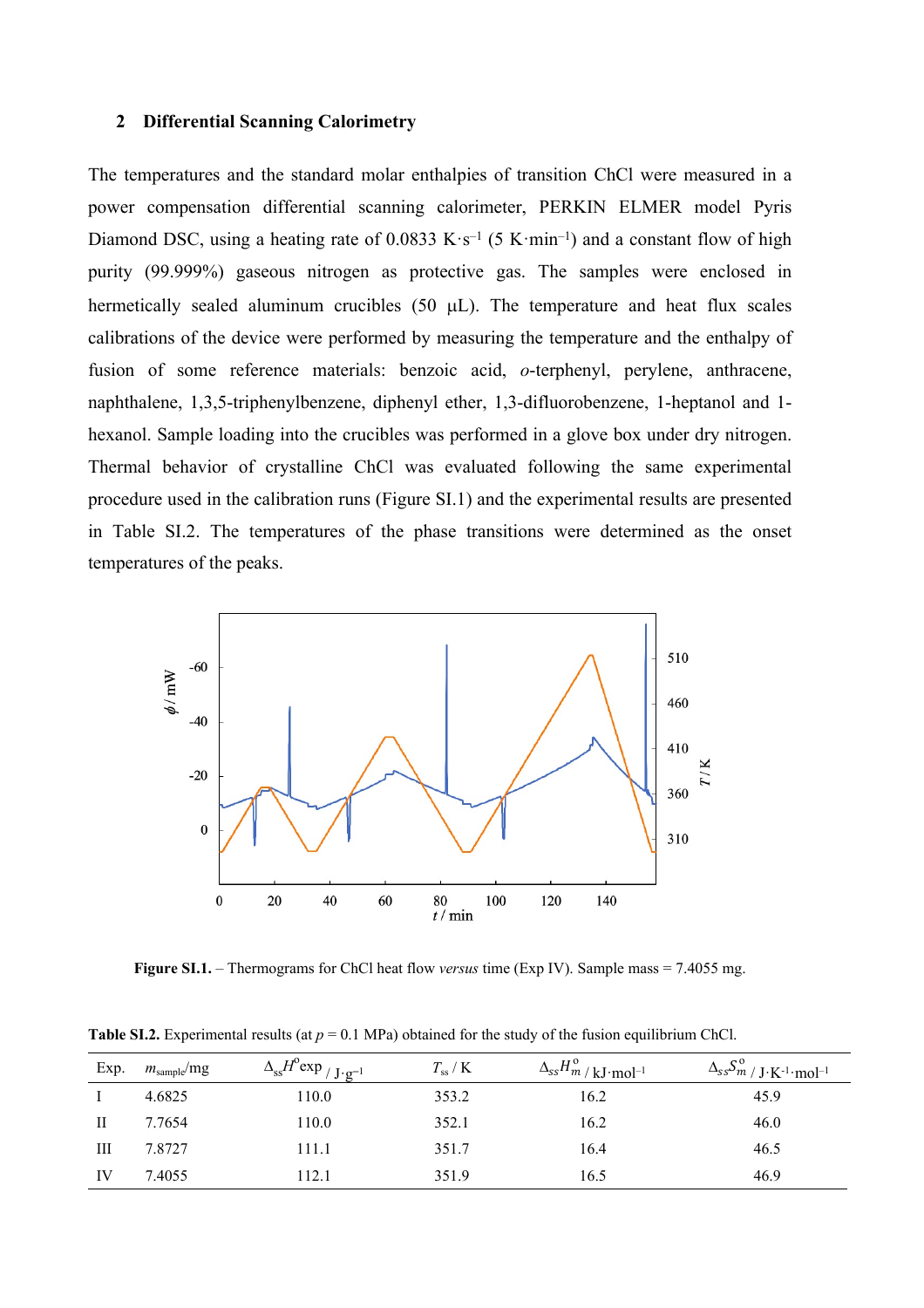The kinetics of decomposition of ChCl was followed by DSC (Figure SI.2). Samples of pure ChCl were enclosed in aluminum crucibles with a hole in the lid. In Table SI.3 are presented the temperatures of decompositions,  $T_{\text{dec}}$ , at different scanning rates. In Figure SI.3 are given the experimental and estimated decomposition temperatures as function of scanning rates



**Figure SI.2.** – Thermogram for ChCl, heat flow *versus* temperature until complete sample decomposition, at different scanning rates: — 5 K·min<sup>-1</sup>; — 10 K·min<sup>-1</sup>; — 20 K·min<sup>-1</sup>; — 90 K·min<sup>-1</sup>; — 200 K·min<sup>-1</sup>.

**Table SI.3.** Decomposition temperatures,  $T_{\text{dec}}$ , of ChCl, measured by DSC, at different scanning rates.

| Scanning rate/ $K \cdot s^{-1}$                 | $T_{\rm dec}/K$ |
|-------------------------------------------------|-----------------|
| $0.0833(5 \text{ K}\cdot\text{min}^{-1})$       | $583 \pm 5$     |
| $0.1666(10 \mathrm{K} \cdot \mathrm{min}^{-1})$ | $592 \pm 5$     |
| $0.3333(20 \text{ K}\cdot\text{min}^{-1})$      | $603 \pm 5$     |
| $1.5000 (90 K·min^{-1})$                        | $619 \pm 5$     |
| 3.3333 (200 K $\cdot$ min <sup>-1</sup> )       | $629 \pm 5$     |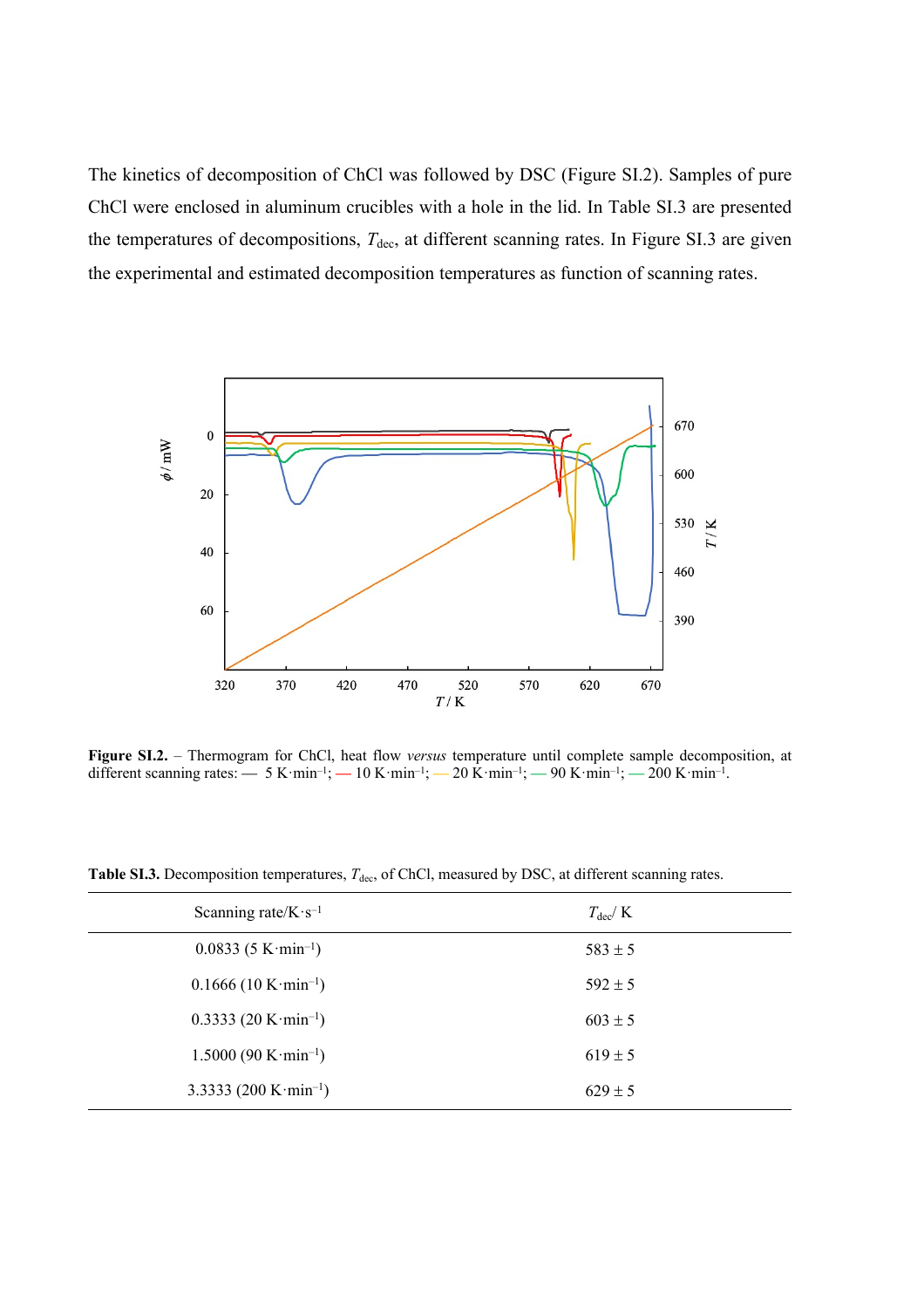

**Figure SI.3.** – Plot of decomposition temperature, *T*<sub>dec,</sub> *versus* scanning rate, of the DSC experiments of ChCl. ● – experimental  $T_{\text{dec}}$ ;  $\bullet$  – estimated  $T_{\text{dec}}$ .

### **S3 High-precision heat capacity drop calorimeter at 298.15 K**

The calorimeter was calibrated with sapphire  $(\alpha - A)_{2}O_{3}$  pellets, NIST-RM 720), based on a single drop temperature step procedure of  $\Delta T = 10.00$  K, from the initial temperature  $T_i = 303.15$ K to the final temperature  $T_f = 293.15$  K, and using the respective standard molar heat capacity at 298.15 K reported in the literature,  $C_{p,m}^{\circ}(\alpha - Al_2O_3) = 79.03 \pm 0.08 \text{ J} \cdot \text{K}^{-1} \cdot \text{mol}^{-1}$ .<sup>1</sup> The  $p,m($   $C$ calibration constant of the calorimeter was found to be  $\varepsilon = 6.6541 \pm 0.0206 \text{ W} \cdot \text{V}^{-1}$ .

Benzoic acid (Calorimetric Standard NIST 39j) and hexafluorobenzene were used as test substances to evaluate the accuracy of the apparatus for the measurements of the heat capacities of solid and liquids compounds.<sup>2-4</sup> Additionally, the ionic liquid  $[C_6C_1im][NTf_2]$  was used to check the accuracy of the calorimeter for the measurements of the heat capacities of ionic liquids: recommended value of  $C_{p,m}^{\circ}([C_6C_1im][NTf_2], 1, 298.15 K) = 631.6 \pm 1.3 J \cdot K^{-1} \cdot mol^{-1}$ .<sup>5</sup>  $p,m($  |  $\blacksquare$ The determined value achieved as the average of two independent experimental runs was  $C_{p,m}^{\circ}([C_6C_1im][NTf_2], 1, 298.15 K) = 629.6 \pm 2.3 J \cdot K^{-1} \cdot mol^{-1}$ , which is in excellent agreement  $p,m($  [ with the literature recommend value.<sup>4</sup> The high-precision heat capacity drop calorimeter incorporates a fully automatic setup and data treatment, providing reliable high-quality heat capacity data for several compounds, liquid and solid samples.1–3,6–9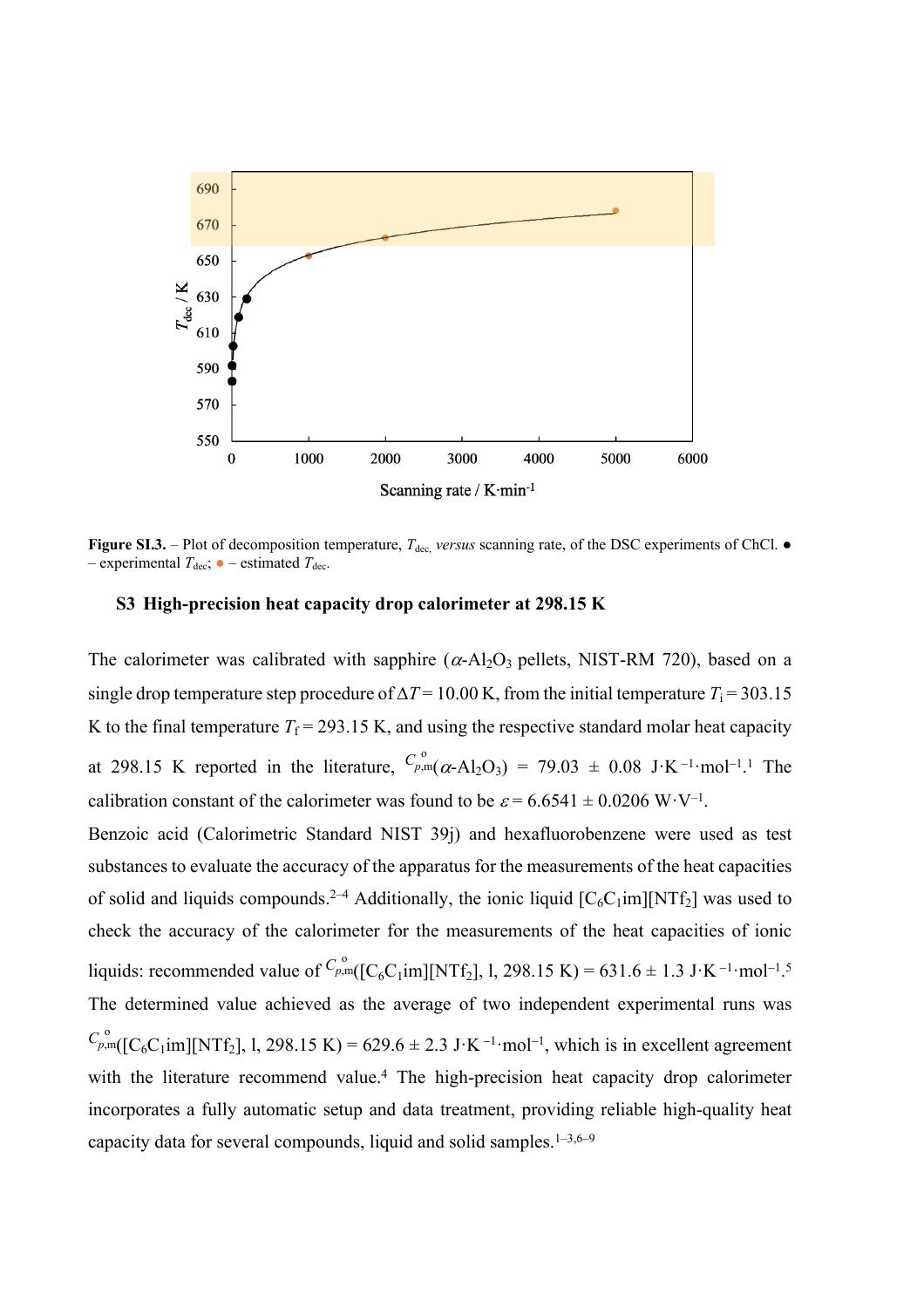The detailed results of the heat capacities of the liquid binary mixtures of chloride choline and water (molar fraction  $x_{ChCl}$  < 0.4) at *T*=298.15 K, are presented in Table SI.4.

**Table SI.4.** Molar heat capacity values at *T* = 298.15 K for different mixtures of chloride choline and water. The calibration constant used to calculate the  $C_p$  values was the one derived from the sapphire [NBS, SRM 720,  $(\alpha$ -Al<sub>2</sub>O<sub>3</sub>)] calibration,  $(6.6734 \pm 0.0167 \text{ W} \cdot \text{V}^{-1})$ .

| $x_{ChCl}$ | $M/\text{g}\cdot\text{mol}^{-1}$ | $m_{\text{sample}}/g$ | $N_{drop}$ | $T_{\text{furnace}}$ /K | $\langle T_{\text{calorimeter}}\rangle$ /K | $\langle T \rangle /K$ | $C^{\;\rm o}_{p,{\mathsf m}/{\mathsf J}\cdot{\mathsf K}^{-1}\cdot{\mathsf m}{\mathsf o}{\mathsf l}^{-1}$ |
|------------|----------------------------------|-----------------------|------------|-------------------------|--------------------------------------------|------------------------|----------------------------------------------------------------------------------------------------------|
| 0.060      | 24.0493                          | 0.51750               | 33         | 303.32                  | 293.18                                     | 298.25                 | $80.7 \pm 0.2$                                                                                           |
| 0.100      | 30.1634                          | 0.51307               | 14         | 303.37                  | 293.18                                     | 298.28                 | $87.5 \pm 0.3$                                                                                           |
| 0.150      | 36.2040                          | 0.51766               | 86         | 303.33                  | 293.18                                     | 298.26                 | $95.6 \pm 0.3$                                                                                           |
| 0.175      | 39.3839                          | 0.50710               | 10         | 303.32                  | 293.17                                     | 298.25                 | $100.0 \pm 0.5$                                                                                          |
| 0.197      | 41.9262                          | 0.51696               | 23         | 303.30                  | 293.18                                     | 298.24                 | $103.5 \pm 0.3$                                                                                          |
| 0.224      | 45.2582                          | 0.49880               | 11         | 303.33                  | 293.18                                     | 298.25                 | $108.7 \pm 0.3$                                                                                          |
| 0.248      | 48.2071                          | 0.49649               | 78         | 303.37                  | 293.18                                     | 298.28                 | $113.1 \pm 0.3$                                                                                          |
| 0.272      | 51.1140                          | 0.53522               | 15         | 303.38                  | 293.17                                     | 298.28                 | $117.6 \pm 0.3$                                                                                          |
| 0.299      | 54.3203                          | 0.55606               | 56         | 303.31                  | 293.18                                     | 298.25                 | $121.8 \pm 0.3$                                                                                          |
| 0.322      | 57.1297                          | 0.56960               | 22         | 303.34                  | 293.18                                     | 298.26                 | $126.0 \pm 0.3$                                                                                          |
| 0.356      | 61.2531                          | 0.56628               | 52         | 303.34                  | 293.17                                     | 298.26                 | $132.5 \pm 0.4$                                                                                          |

 $N_{drop}$  = number of drop experiments;  $T_{furnace}$  = average temperature of the furnace;  $T_{calor}$  = average temperature of the calorimeter; the uncertainty reported is twice the standard deviation of the mean and the calibration uncertainty  $(\varepsilon)$  is included.

 $\Delta T$  is calculated as  $T_{\text{furnace}} - T_{\text{calorimeter}}$ . Temperature sensors (Pt100) were calibrated by comparison with a certified platinum resistance thermometer, PTR100 (Fluke – Hart Scientific, Model 5626), traceable to the National Institute of Standards and Technology (NIST) based on the ITS-90 temperature scale, with an uncertainty smaller than 0.002 K. The temperatures is typically controlled to within  $\pm (3.10^{-3})$  K and measured with a resolution better than  $1.10^{-3}$  K and um uncertainty of  $2 \cdot 10^{-2}$  K in the temperature range.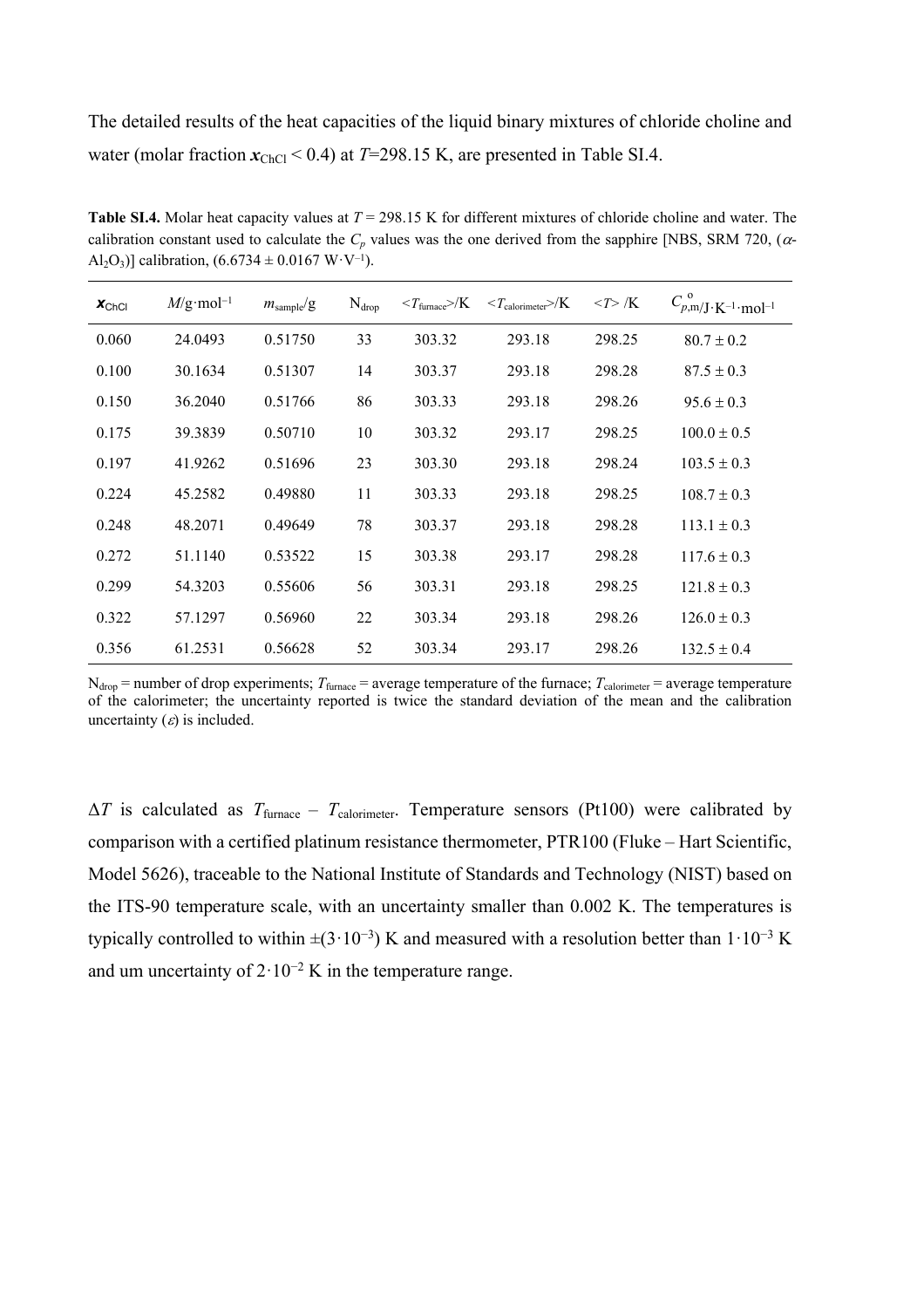#### **S4 Heat capacities measurements of ChCl by DSC and HC-DSC Calorimetry**

The experimental heat capacities as a function of temperature were measured based on the step method procedure, using two different calorimeters. A heat conduction differential scanning type microcalorimeter (HC-DSC) SETARAM model (microDSC III) was used to measure the heat capacity in the temperature range of 283 to 333 K. A power compensation differential scanning calorimeter, PERKIN ELMER model (Pyris Diamond DSC) used to measure the heat capacity in the temperature range of 273 to 423 K.

The heat capacity results are presented in Tables SI.5 and SI.6. For the HC-DSC measurements,  $\Delta T_{\text{step}} = 10 \text{ K}$ , at 0.3 K⋅min<sup>-1</sup>,  $t_{\text{isothermal}} = 2400 \text{ s}$  and for the DSC measurements,  $\Delta T_{\text{step}} = 5 \text{ K}$ , at 5 K∙min–1 , *t*isothermal = 600 s. For the DSC measurements, the sample was kept in hermetically sealed 50  $\mu$ L aluminum crucibles. In the HC-DSC runs, the sample was kept in a 1 cm<sup>3</sup> Hastelloy C276 cell, hermetically sealed with a *Viton* o-ring. The HC-DSC samples were weighted in a Mettler Toledo AT201 analytical balance, with a resolution of  $\pm$  0.00001 g. The DSC samples were weighted in a Mettler Toledo UMT5 micro balance, with a resolution of  $\pm$ 0.0001 mg.

To test the fidelity of the DSC measurements, the heat capacity of the *α* crystalline phase was also evaluated. For this, in the first DSC experiment (Experiment 1 in Table SI.7) runs were made including a temperature interval where the choline chloride was in the  $\alpha$  crystalline phase (between 280 and 340 K). In order to extend the temperature interval, a second experiment (Experiment 2 in Table SI.8) was done with choline chloride in the *α* crystalline phase, but at a lower temperature interval (between, 280 and 310 K). The same step temperature change  $(\Delta T_{\text{step}})$ , scanning rate, and isothermal step duration ( $t_{\text{isothermal}}$ ) was used in all DSC experiments. In both calorimeters the calibration was done using highly pure synthetic sapphire  $(a-Al<sub>2</sub>O<sub>3</sub>$ , NBS  $SRM-720$ <sup>1</sup> using blanks experiments correction. A typical thermogram and the temperature program of one of the DSC runs is presented in Figure SI.4.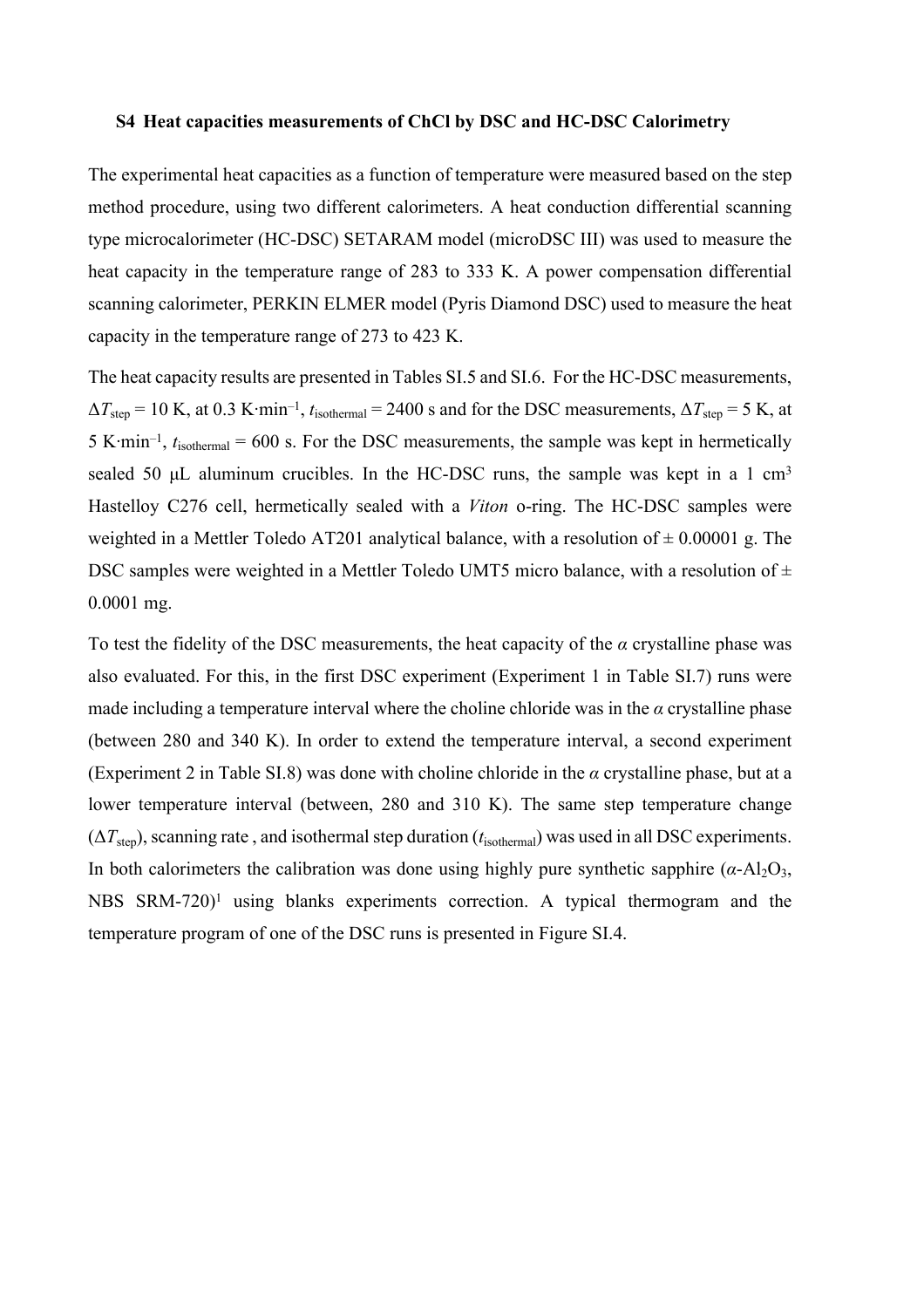| Experiment 1 ( $m_{\text{sample}} = 0.64132 \text{ g}$ ) |                                             |        |                                                                                                        |        |                                                                                                        |  |
|----------------------------------------------------------|---------------------------------------------|--------|--------------------------------------------------------------------------------------------------------|--------|--------------------------------------------------------------------------------------------------------|--|
| T/K                                                      | $C_{p,m}^o / J \cdot K^{-1} \cdot mol^{-1}$ | T/K    | $C_{p,\mathfrak{m}\,/\,\mathbf{J}\cdot\mathbf{K}^{-1}\cdot\mathbf{m}\mathbf{o} \mathbf{l}^{-1}}^{\;o}$ | T/K    | $C_{p,\mathfrak{m}\,/\,\mathbf{J}\cdot\mathbf{K}^{-1}\cdot\mathbf{m}\mathbf{o} \mathbf{l}^{-1}}^{\;o}$ |  |
|                                                          | Run 1                                       |        | Run 3                                                                                                  |        | Run 5                                                                                                  |  |
| 283.34                                                   | 201.26                                      | 283.34 | 201.11                                                                                                 | 283.34 | 201.01                                                                                                 |  |
| 293.38                                                   | 206.72                                      | 293.38 | 206.50                                                                                                 | 293.38 | 206.44                                                                                                 |  |
| 303.42                                                   | 212.06                                      | 303.42 | 211.87                                                                                                 | 303.42 | 211.84                                                                                                 |  |
| 313.45                                                   | 217.67                                      | 313.45 | 217.13                                                                                                 | 313.45 | 216.85                                                                                                 |  |
| Run 2                                                    |                                             | 323.47 | 222.87                                                                                                 | 323.47 | 222.52                                                                                                 |  |
| 283.34                                                   | 201.23                                      | 333.50 | 227.96                                                                                                 | 333.50 | 228.48                                                                                                 |  |
| 293.38                                                   | 206.70                                      |        | Run 4                                                                                                  |        | Run 6                                                                                                  |  |
| 303.42                                                   | 212.19                                      | 283.34 | 201.08                                                                                                 | 283.34 | 201.00                                                                                                 |  |
| 313.45                                                   | 217.44                                      | 293.38 | 206.46                                                                                                 | 293.38 | 206.34                                                                                                 |  |
| 323.47                                                   | 223.11                                      | 303.42 | 211.91                                                                                                 | 303.42 | 211.82                                                                                                 |  |
| 333.50                                                   | 228.48                                      | 313.45 | 217.11                                                                                                 | 313.45 | 216.95                                                                                                 |  |
|                                                          |                                             | 323.47 | 222.64                                                                                                 | 323.47 | 222.49                                                                                                 |  |
|                                                          |                                             | 333.50 | 227.62                                                                                                 | 333.50 | 227.40                                                                                                 |  |

**Table SI.5.** Experimental heat capacity data obtained for each run through Tian-Calvet type differential scanning microcalorimetry (HC-DSC).

**Experiment 2 (***m***sample = 0.67630 g)**

| T/K    | $C_{p,\mathfrak{m}\,/\,\mathbf{J}\cdot\mathbf{K}^{-1}\cdot\mathbf{m}\mathbf{o} \mathbf{l}^{-1}}^{\;o}$ | $T/\sqrt{\mathrm{K}}$ | $C_{p,m}^o / J \cdot K^{-1} \cdot mol^{-1}$ | T/K    | $C_{p,m}^o / J \cdot K^{-1} \cdot mol^{-1}$ |
|--------|--------------------------------------------------------------------------------------------------------|-----------------------|---------------------------------------------|--------|---------------------------------------------|
|        | Run 1                                                                                                  |                       | Run 3                                       |        | Run 5                                       |
| 283.34 | 200.93                                                                                                 | 283.34                | 200.86                                      | 283.34 | 200.79                                      |
| 293.38 | 206.34                                                                                                 | 293.38                | 206.26                                      | 293.38 | 206.16                                      |
| 303.42 | 211.29                                                                                                 | 303.42                | 211.23                                      | 303.42 | 211.17                                      |
| 313.45 | 216.45                                                                                                 | 313.45                | 216.43                                      | 313.45 | 216.24                                      |
| 323.47 | 222.11                                                                                                 | 323.47                | 221.99                                      | 323.47 | 221.76                                      |
| 333.50 | 227.59                                                                                                 | 333.50                | 227.30                                      | 333.50 | 227.14                                      |
|        | Run 2                                                                                                  |                       | Run 4                                       |        |                                             |
| 283.34 | 200.85                                                                                                 | 283.34                | 200.67                                      |        |                                             |
| 293.38 | 206.22                                                                                                 | 293.38                | 206.12                                      |        |                                             |
| 303.42 | 211.17                                                                                                 | 303.42                | 211.00                                      |        |                                             |
| 313.45 | 216.25                                                                                                 | 313.45                | 216.16                                      |        |                                             |
| 323.47 | 221.76                                                                                                 | 323.47                | 221.71                                      |        |                                             |
| 333.50 | 227.12                                                                                                 | 333.50                | 227.02                                      |        |                                             |
|        |                                                                                                        |                       |                                             |        |                                             |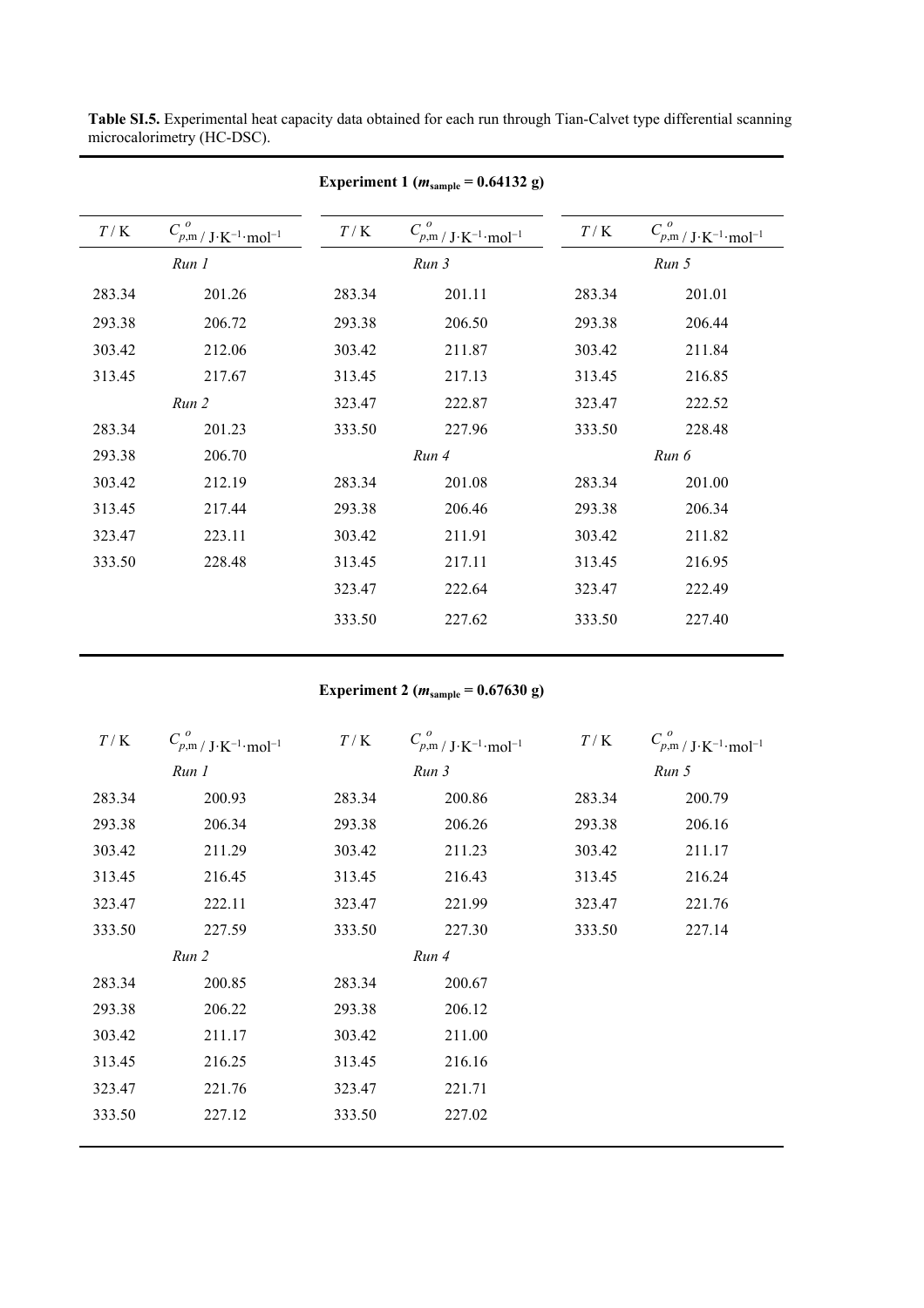|                       |                                                         |                       | Experiment 1 ( $m_{\text{sample}}$ = 12.8670 mg) |                       |                                             |
|-----------------------|---------------------------------------------------------|-----------------------|--------------------------------------------------|-----------------------|---------------------------------------------|
| $T/\sqrt{\mathrm{K}}$ | $C_{p,m}^o / J \cdot K^{-1} \cdot \underline{mol^{-1}}$ | $T/\sqrt{\mathrm{K}}$ | $C_{p,m}^o / J \cdot K^{-1} \cdot mol^{-1}$      | $T/\sqrt{\mathrm{K}}$ | $C_{p,m}^o / J \cdot K^{-1} \cdot mol^{-1}$ |
| Run 1                 |                                                         |                       | Run 3                                            | 404.2                 | 274.8                                       |
| 363.6                 | 261.7                                                   | 322.9                 | 219.5                                            | 409.2                 | 275.4                                       |
| 368.6                 | 263.6                                                   | 328.0                 | 221.9                                            | 414.3                 | 278.4                                       |
| 373.7                 | 264.6                                                   | 333.1                 | 224.1                                            | 419.4                 | 279.8                                       |
| 378.8                 | 266.4                                                   | 338.1                 | 225.0                                            |                       | Run 5                                       |
| 383.9                 | 267.8                                                   |                       | $\alpha$ to $\beta$ transition                   | 322.9                 | 219.0                                       |
| 389.0                 | 269.5                                                   | 368.6                 | 262.5                                            | 327.9                 | 221.5                                       |
| 394.0                 | 271.7                                                   | 373.7                 | 264.0                                            | 333.0                 | 224.0                                       |
| 399.1                 | 273.6                                                   | 378.8                 | 267.1                                            | 338.1                 | 224.9                                       |
| 404.2                 | 274.5                                                   | 383.9                 | 267.3                                            |                       | $\alpha$ to $\beta$ transition              |
| 409.2                 | 277.0                                                   | 389.0                 | 270.7                                            | 368.6                 | 262.0                                       |
| 414.3                 | 278.1                                                   | 394.0                 | 273.1                                            | 373.7                 | 263.6                                       |
| 419.4                 | 279.5                                                   | 399.1                 | 272.1                                            | 378.8                 | 265.9                                       |
| Run 2                 |                                                         | 404.2                 | 273.2                                            | 383.9                 | 267.2                                       |
| 322.9                 | 219.6                                                   | 409.2                 | 276.1                                            | 388.9                 | 269.0                                       |
| 328.0                 | 222.1                                                   | 414.3                 | 277.5                                            | 394.0                 | 271.6                                       |
| 333.1                 | 224.2                                                   | 419.4                 | 278.2                                            | 399.1                 | 274.0                                       |
| 338.1                 | 225.9                                                   |                       | Run 4                                            | 404.1                 | 275.6                                       |
|                       | $\alpha$ to $\beta$ transition                          | 322.9                 | 219.0                                            | 409.2                 | 275.9                                       |
| 368.6                 | 264.0                                                   | 328.0                 | 221.9                                            | 414.3                 | 279.2                                       |
| 373.7                 | 265.0                                                   | 333.0                 | 224.0                                            | 419.3                 | 278.1                                       |
| 378.8                 | 268.2                                                   | 338.1                 | 225.0                                            |                       |                                             |
| 383.9                 | 269.2                                                   |                       | $\alpha$ to $\beta$ transition                   |                       |                                             |
| 389.0                 | 270.8                                                   | 368.6                 | 261.9                                            |                       |                                             |
| 394.0                 | 270.9                                                   | 373.7                 | 263.4                                            |                       |                                             |
| 399.1                 | 271.9                                                   | 378.8                 | 265.5                                            |                       |                                             |
| 404.2                 | 273.9                                                   | 383.9                 | 266.5                                            |                       |                                             |
| 409.2                 | 275.7                                                   | 388.9                 | 269.8                                            |                       |                                             |
| 414.3                 | 276.9                                                   | 394.0                 | 272.6                                            |                       |                                             |
| 419.4                 | 277.6                                                   | 399.1                 | 273.4                                            |                       |                                             |
|                       |                                                         |                       |                                                  |                       |                                             |

**Table SI.6.** Experimental heat capacity data obtained for each run through differential scanning calorimetry (DSC).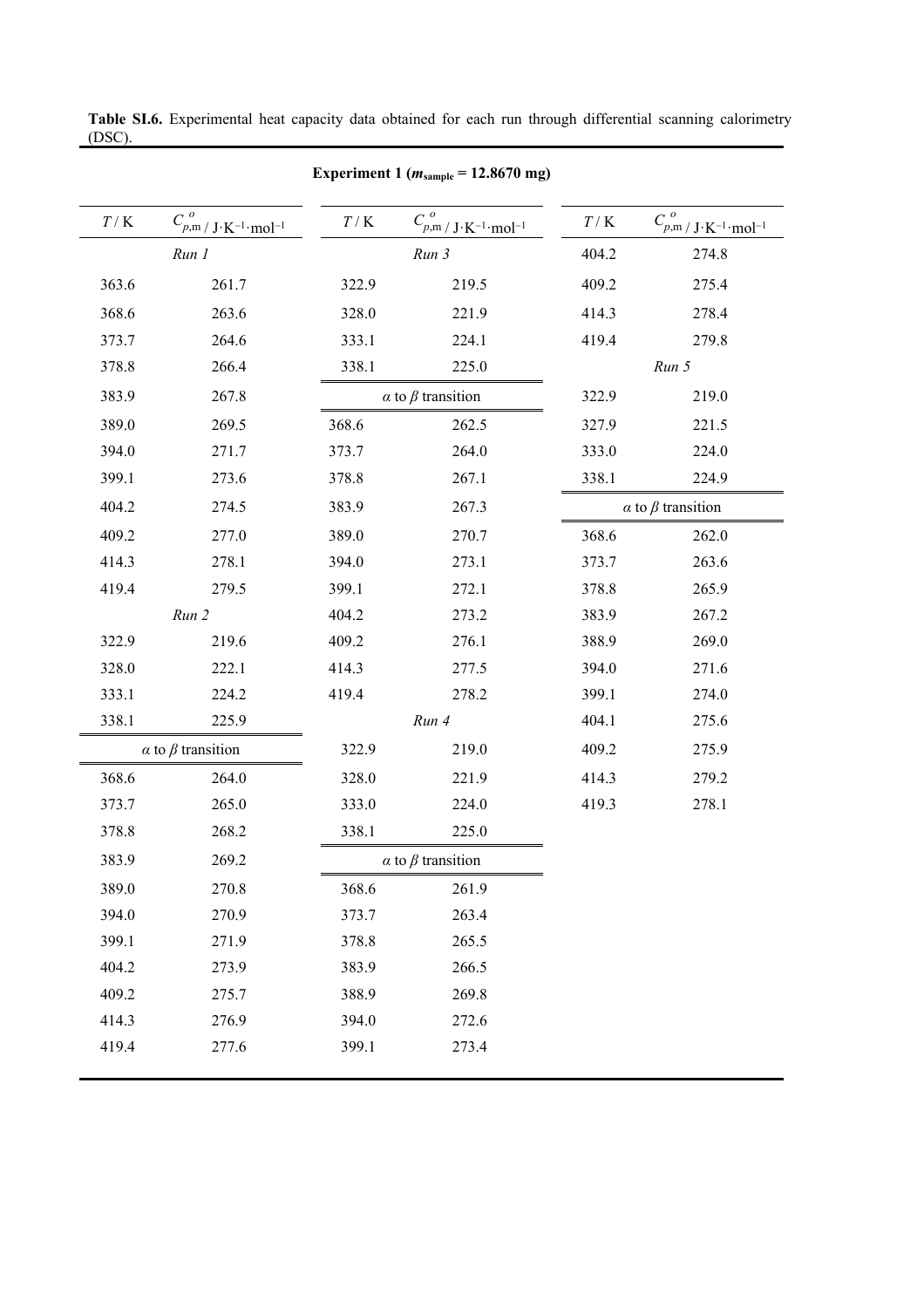| T/K   | $C_{p,m}^o / J \cdot K^{-1} \cdot mol^{-1}$ |  |  |  |
|-------|---------------------------------------------|--|--|--|
|       | Run 1                                       |  |  |  |
| 282.9 | 205.1                                       |  |  |  |
| 287.9 | 207.1                                       |  |  |  |
| 292.9 | 208.5                                       |  |  |  |
| 297.9 | 211.9                                       |  |  |  |
| 303.0 | 214.9                                       |  |  |  |
| 308.0 | 215.1                                       |  |  |  |
|       |                                             |  |  |  |

**Experiment 2 (***m***sample = 3.7922 mg)**



**Figure SI.4.** Thermogram (blue) and temperature program (red) of one of the ChCl scans for the determination of heat capacity through the isothermal step method with DSC (Experiment 1).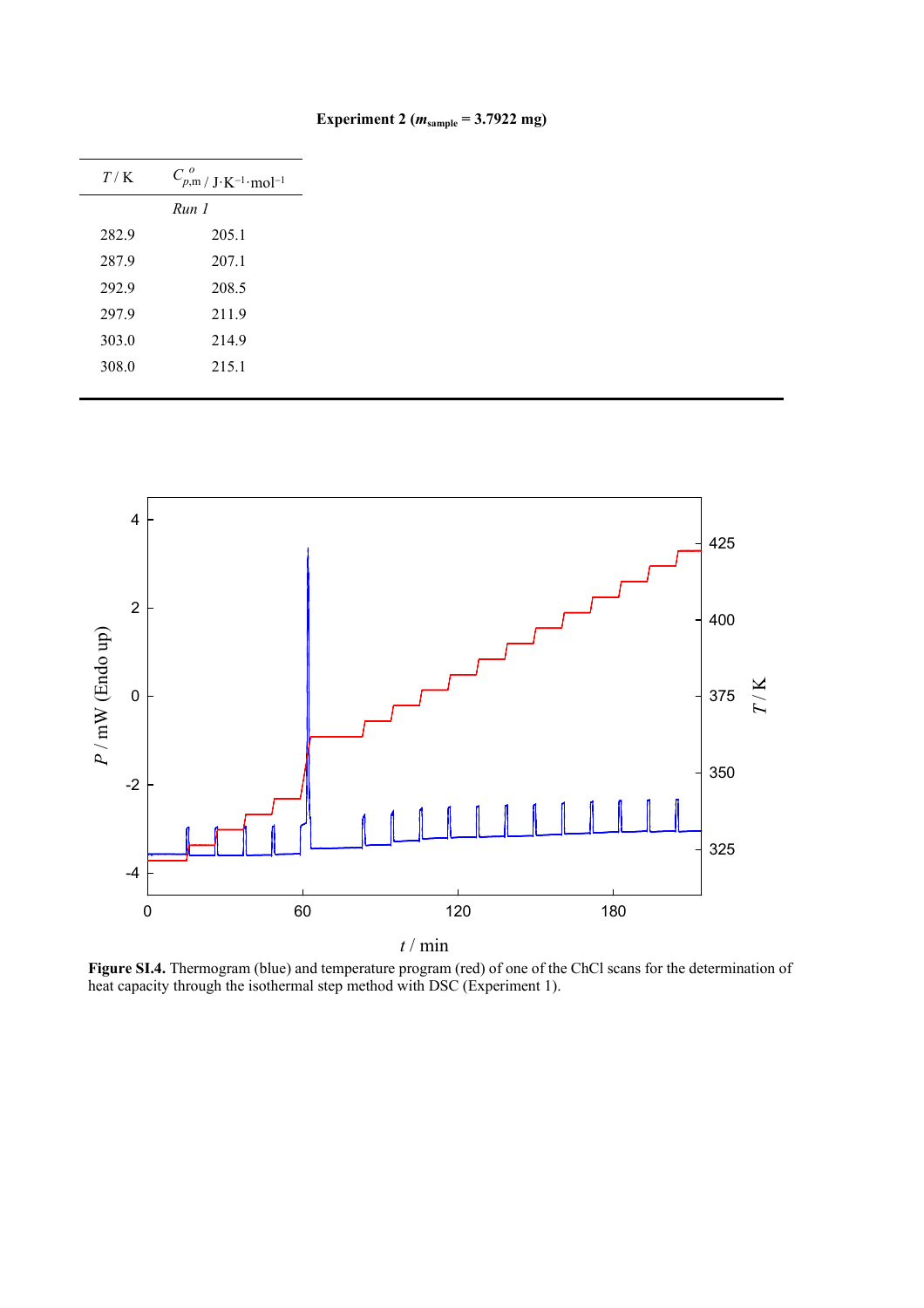#### **S5 Sample preparation**

Binary mixtures of chloride choline and water  $[ChCl + H<sub>2</sub>O]$  of approximately 2 g with different compositions were prepared gravimetrically using an analytical balance, Mettler Toledo, model AG245, with a mass resolution of  $\pm$  0.01 mg. All mixtures were prepared in a glove box under nitrogen atmosphere and kept in sealed glass bottles under nitrogen to avoid contamination. The mixtures of different composition (molar fraction between 0.0 and 1.0 in 0.1 mol fraction steps, and whenever was necessary additional binary mixtures were prepared in order to increase the resolution of the phase diagrams or heat capacities measurements) were heated ( $\approx$ 353 K), mixed and kept for 72 h in order to obtain a homogeneous solution. The overall uncertainty of the experimental mole fraction was estimated to be approximately  $\pm 1 \times 10^{-3}$ . Sample handling and preparation for the calorimetric measurements was always performed in a glove box (Captair pyramid 2200) under dry nitrogen atmosphere.

### **S6 ChCl + H2O solid-liquid phase diagram**

For the study of the solid-liquid equilibrium of the binary mixtures of  $ChCl + H<sub>2</sub>O$  the following thermal procedure was done: first an isothermal step of 1 min at 298 K, followed by a heating step until 368 K and another isothermal step of 1 min. After this isothermal step the sample was cooled using scanning rate of 10 K·min<sup>-1</sup> until 178 K and it was done another isothermal step of 5 min; a heating step of 5 K·min<sup>-1</sup> was performed until 200 K, with the annealing of the sample during 20 min at 200 K. This step was followed by another scanning step at  $10 \text{ K} \cdot \text{min}^{-1}$ until 178 K, followed by another isothermal of 10 min. The sample was now heated at  $5 \text{ K} \cdot \text{min}^{-1}$ until 368 K followed by an isothermal step of 1 min. The thermograms for the chloride choline and ChCl +  $H_2O$  mixtures at different compositions are presented in Figure SI.5. A detailed plot of the solid-solid transition of ChCl for pure choline chloride and binary mixtures of ChCl + H<sub>2</sub>O  $x_{ChCl}$  = 0.9 and  $x_{ChCl}$  = 0.8) is presented in Figure SI.6. The eutectic temperatures,  $T_{\text{eutectic}}$ solid-solid transition temperatures,  $T_{ss}$ , melting temperatures,  $T_{melting}$ , for the different compositions (molar fraction of ChCl,  $x_{ChCl}$ ) of the binary mixtures ChCl + H<sub>2</sub>O are given in Table SI.7.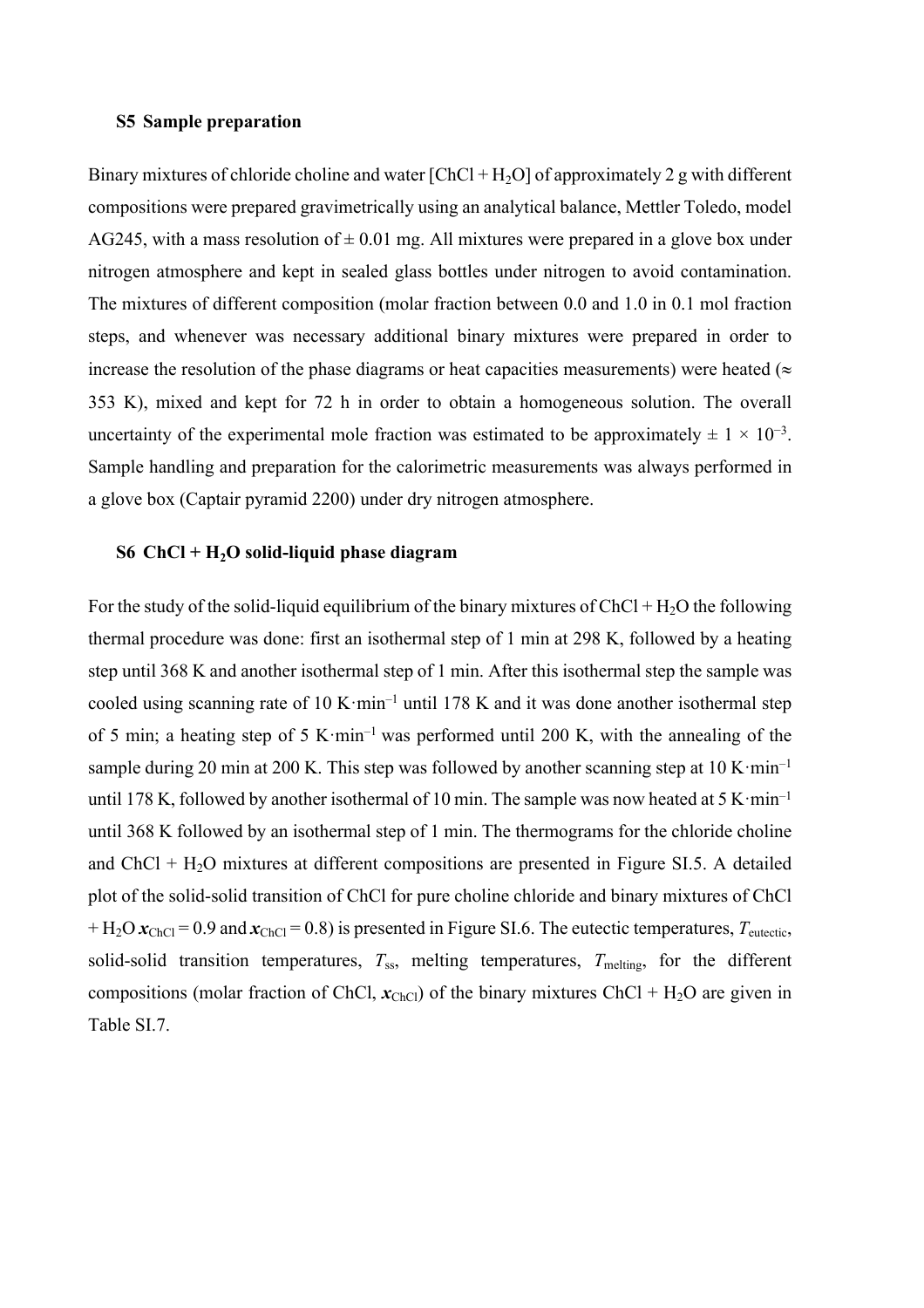| $x_{ChCl}$ | $m_{\text{sample}}$ /mg | $T_{\text{eutectic}}/K$ | $T_{\rm ss} /$ K | $T_{\rm melting}/$ K | $\Delta_{ss}H_{m}^{\rm o} /$ kJ·mol <sup>-1</sup> |
|------------|-------------------------|-------------------------|------------------|----------------------|---------------------------------------------------|
| 0.100      | 11.1213                 | 203.1                   |                  | 249.0                |                                                   |
| 0.150      | 10.5021                 | 204.5                   |                  | 230.2                |                                                   |
| 0.197      | 17.9522                 |                         |                  |                      |                                                   |
| 0.248      | 16.9899                 | 200.2                   |                  | 238.4                |                                                   |
| 0.299      | 17.9518                 | 204.5                   |                  | 264.8                |                                                   |
| 0.322      | 16.4122                 | 204.5                   |                  | 275.3                |                                                   |
| 0.356      | 14.3214                 | 204.6                   |                  | 292.1                |                                                   |
| 0.395      | 6.1127                  | 204.7                   |                  | 304.2                |                                                   |
| 0.495      | 41.2497                 | 204.7                   | 341.0            | 337.0                | $0.8\pm1.0$                                       |
| 0.603      | 22.4682                 | 204.7                   | 340.5            |                      | $3.7 \pm 1.0$                                     |
| 0.700      | 6.1908                  | 204.2                   | 340.0            |                      | $8.4\pm1.0$                                       |
| 0.791      | 12.7892                 | 204.2                   | 340.0            |                      | $10.1\pm1.0$                                      |
| 0.901      | 4.3247                  | 204.5                   | 340.0            |                      | $14.0 \pm 1.0$                                    |

**Table SI.7.** Different compositions (molar fraction of ChCl,  $\mathbf{x}_{ChCl}$ ) of the binary mixtures ChCl + H<sub>2</sub>O, eutectic temperatures,  $T_{\text{eutectic}}$ , solid-solid transition temperatures,  $T_{\text{ss}}$ , melting temperatures,  $T_{\text{melting}}$  and enthalpies of the solid-solid transitions.ª

<sup>a</sup>The uncertainty of the experimental results  $\sigma$  (temperature) was estimated as  $\pm$  1.0 K for the temperature.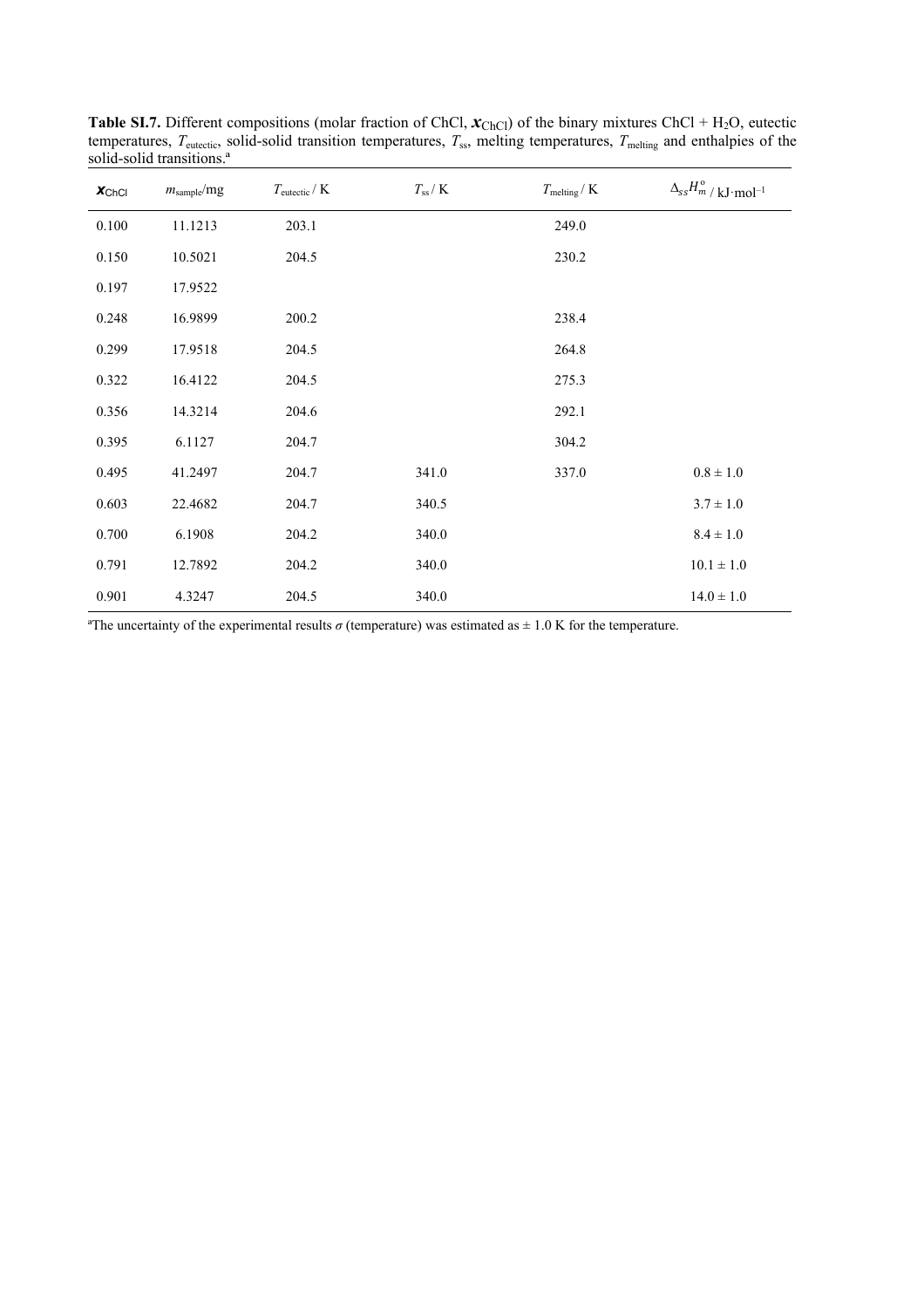

**Figure SI.5.** – Thermograms for the chloride choline (ChCl) and ChCl + H<sub>2</sub>O mixtures at different compositions. **—** ChCl, **—** *x*ChCl = 0.9, **—** *x*ChCl = 0.8, **—** *x*ChCl = 0.7, **—** *x*ChCl = 0.6, **—** *x*ChCl = 0.5, **—** *x*ChCl = 0.4, **—** *x*ChCl  $= 0.35,$   $-\chi$ <sub>ChCl</sub>  $= 0.325,$   $-\chi$ <sub>ChCl</sub>  $= 0.3,$   $-\chi$ <sub>ChCl</sub>  $= 0.15,$   $-\chi$ <sub>ChCl</sub>  $= 0.1$ .

The experimental results obtained by procedures 1 and 3 are compiled in Table SI.8, while in Figure SI.7 a comparison to the literature data is given.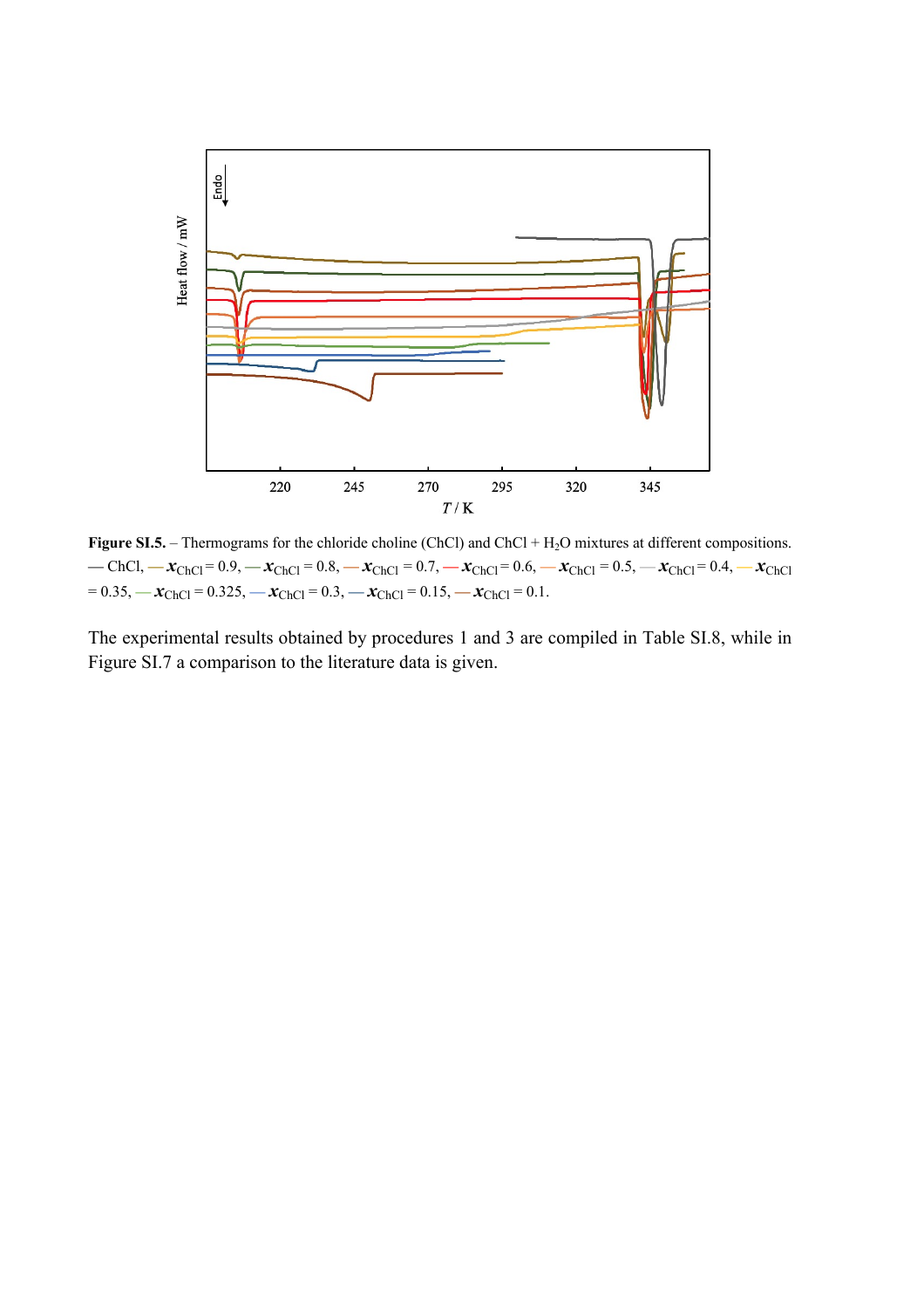| $x_{\text{ChCl}}$  | $T_{\text{melting}}/K$ | $x_{\text{ChCl}}$  | $T_{\text{melting}}/K$ | $x_{\text{ChCl}}$ | $T_{\text{melting}}/K$ |  |  |
|--------------------|------------------------|--------------------|------------------------|-------------------|------------------------|--|--|
| Procedure 1        |                        |                    |                        |                   |                        |  |  |
| 0.007              | 271.7                  | 0.054              | 261.6                  | 0.127             | 239.6                  |  |  |
| 0.014              | 270.5                  | 0.066              | 258.3                  | 0.166             | 223.3                  |  |  |
| 0.023              | 269.1                  | 0.083              | 253.9                  | 0.302             | 261.3                  |  |  |
| 0.032              | 267.3                  | 0.090              | 251.8                  | 0.321             | 266.6                  |  |  |
| 0.042              | 264.2                  | 0.117              | 243.3                  | 0.329             | 268.5                  |  |  |
| Procedure 3        |                        |                    |                        |                   |                        |  |  |
| T/K                | $x_{\text{ChCl}}$      | T/K                | $x_{\text{ChCl}}$      | T/K               | $x_{\text{ChCl}}$      |  |  |
| 298.2 <sup>b</sup> | 0.364                  | 323.2 <sup>b</sup> | 0.430                  | 353.2             | 0.490                  |  |  |
| 303.2 <sup>b</sup> | 0.376                  | 328.2 <sup>b</sup> | 0.443                  | 358.2             | 0.491                  |  |  |
| 308.2 <sup>b</sup> | 0.389                  | 333.2 <sup>b</sup> | 0.460                  | 368.2             | 0.500                  |  |  |
| 313.2 <sup>b</sup> | 0.403                  | 338.2 <sup>b</sup> | 0.476                  | 378.2             | 0.508                  |  |  |
| 318.2 <sup>b</sup> | 0.416                  | 343.2 <sup>b</sup> | 0.486                  | 388.2             | 0.515                  |  |  |

**Table SI.8.** Melting temperatures in binary mixtures ChCl +  $H_2O$  at different water mole fraction  $\mathbf{x}_{ChCl}$ ) and the solubility of ChCl in water at different temperatures.<sup>a</sup>

<sup>a</sup>The uncertainty of the experimental results  $\sigma$  (temperature) was estimated as  $\pm$  0.5 K for the temperature. b Reference <sup>10</sup>.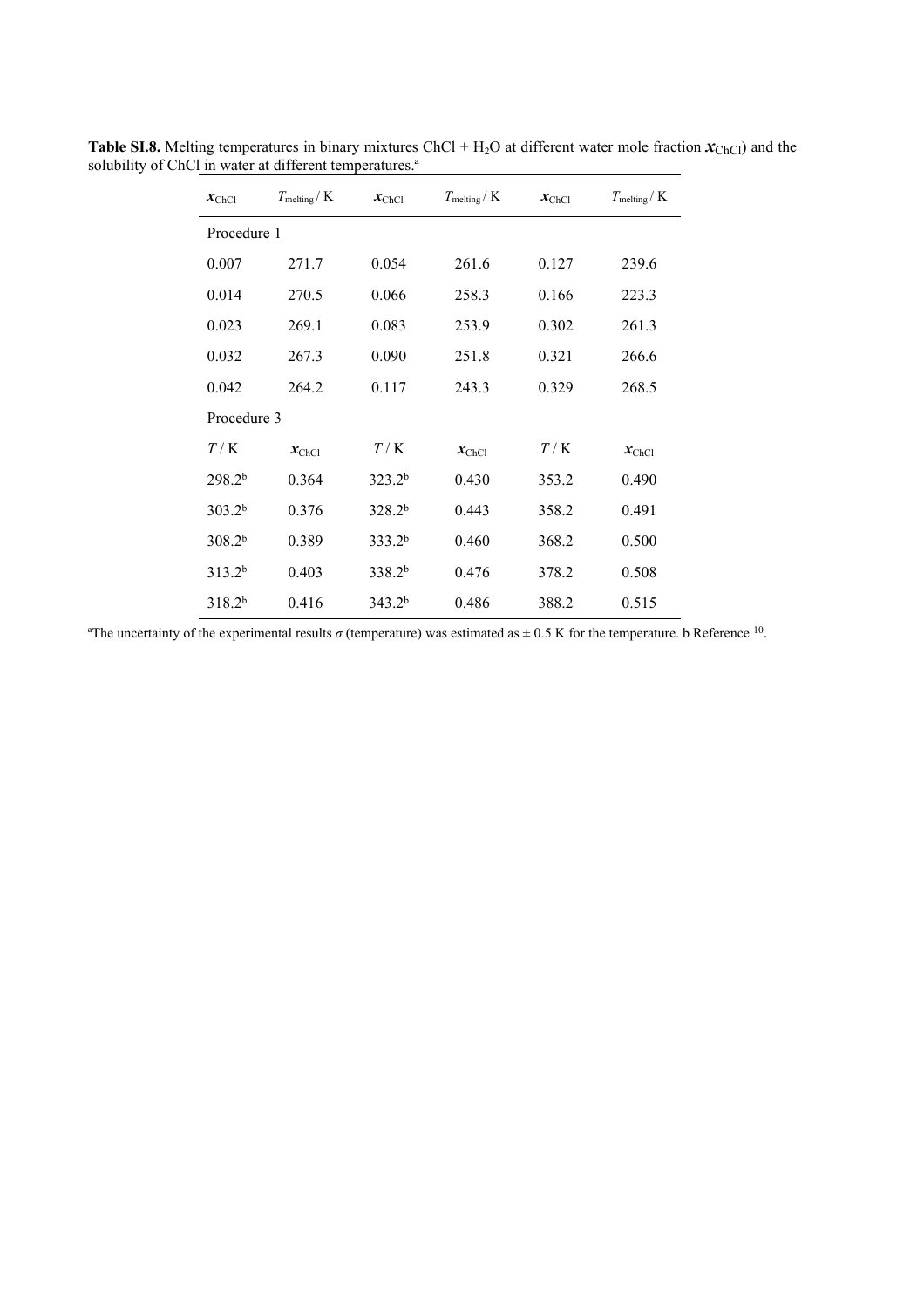

**Figure SI.6.** – Detailed thermogram for the chloride choline (ChCl) and ChCl + H<sub>2</sub>O mixtures at the following compositions: — ChCl,  $-x_{ChCl} = 0.9, -x_{ChCl} = 0.8.$ 



**Figure SI.7.** Overview of the available solid-liquid equilibrium data for the binary system chlorine chloride and water: from this work,  $\alpha$  – procedures 1-3;  $\blacksquare$  – solid–solid transition of binary ChCl + H<sub>2</sub>O mixtures;  $\blacksquare$  – solid– solid transition of ChCl;  $\bullet$  – eutectic transition;  $\hat{\phi}$  - Vilas-Boas et al.;<sup>10</sup>  $\Box$  - Zhang et al.;<sup>11</sup>  $\hat{\mathbb{Q}}$  - Petrouleas and Lemmon (solid-solid transition of ChCl);<sup>12</sup>  $\bullet$  - Fernandez et al. (melting of ChCl, estimated);<sup>13</sup>  $\bullet$  - Asare (eutectic transition);<sup>14</sup>  $\mathbb{R}$  - Rahman and Raynie (eutectic transition).<sup>15</sup>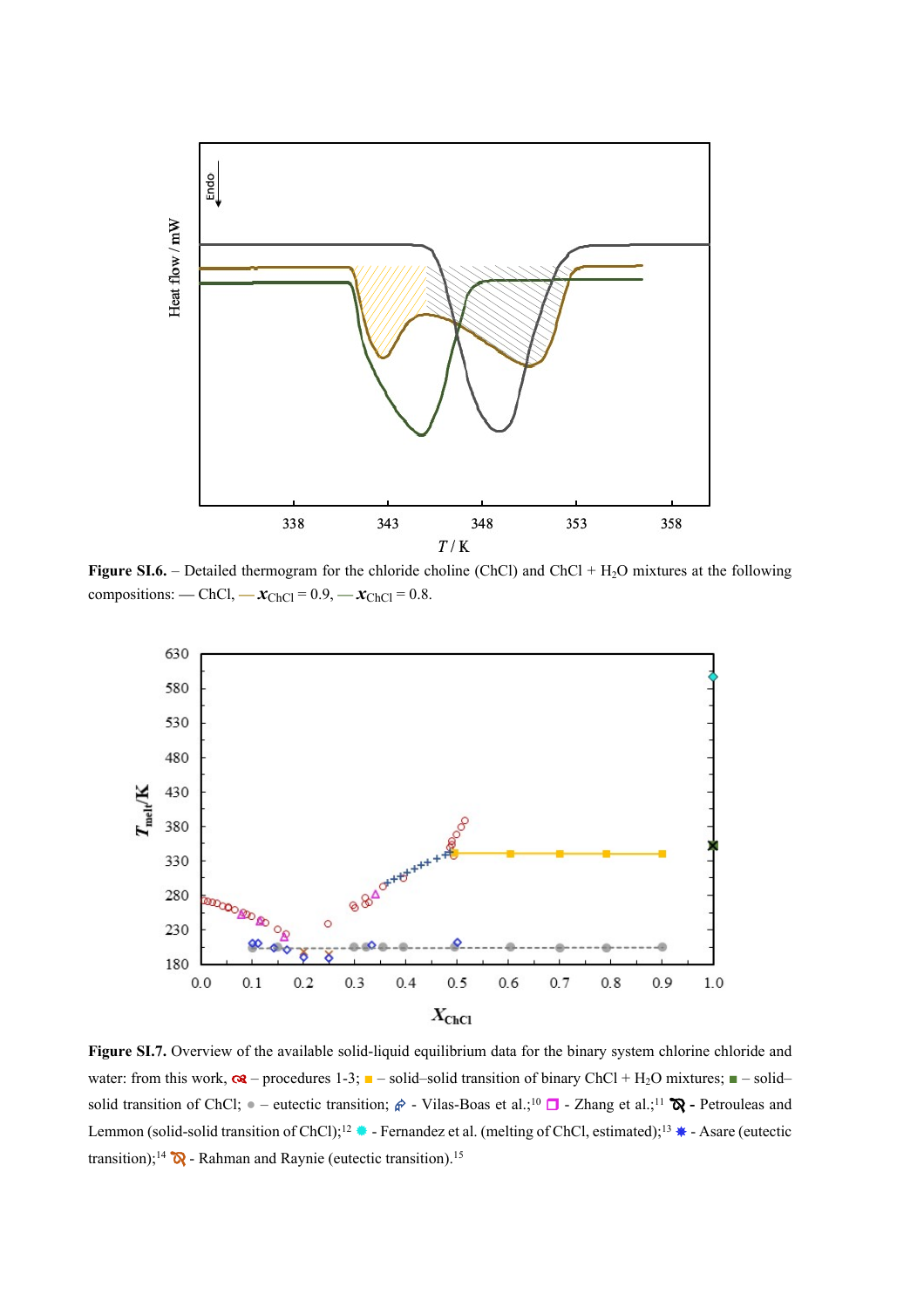#### **S7 Calculation of the activity coefficients**

The solubility of a solid compound (*i*) in a liquid, under some assumptions, can be described  $bv:$ <sup>16</sup>

$$
\ln (x_i \cdot \gamma_i) = \frac{\Delta_m H_i}{R} \cdot \left(\frac{1}{T_{m,i}} - \frac{1}{T}\right) + \frac{\Delta_m C p_i}{R} \cdot \left(\frac{T_{m,i}}{T} - \ln \frac{T_{m,i}}{T} - 1\right)
$$
(S1)

in which  $x$  and  $y$  are the mole fraction and the activity coefficient of component  $i$  in the liquid phase, respectively,  $\Delta_m H$  is the melting enthalpy,  $T_m$  its melting point,  $\Delta_m C_p$  its heat capacity change upon fusion,  $T$  is the absolute temperature, and  $R$  is the ideal gas constant. Since the heat capacity change upon melting is often unavailable and has a negligible impact on the equilibrium calculations, the heat capacity term in Eq. (S1) can be neglected, resulting in a simpler expression that allow the calculation of the experimental activity coefficient from solidliquid equilibrium data:

$$
\gamma_i = \frac{1}{x_i} exp\left[\frac{\Delta_m H_i}{R} \cdot \left(\frac{1}{T_{m,i}} - \frac{1}{T}\right)\right]
$$
\n(S2)

#### **COSMO-RS**

The COnductor like Screening MOdel for Real Solvents (COSMO-RS) is a statistical thermodynamics-based model that predicts the chemical potential of individual components in a mixture.17,18 To do so, it takes as input the so-called σ-profile of each component and, through pair-wise screened charge contacts, estimates their overall intermolecular interactions. The COSMOtherm software package (BP\_TZVP\_18 parametrization),19,20 which is a direct implementation of COSMO-RS, was used in this work to estimate the activity coefficients of water and choline chloride at different compositions. The σ-profile of water was taken from the software database while that of choline chloride was obtained using TURBOMOLE,<sup>21</sup> with a def-TZVP basis set, a BP-86 DFT functional, and the COSMO solvation model (infinite permittivity). In this context, choline chloride was treated as a neutral ionic pair with a conformation akin to that used in previous works. $10,22$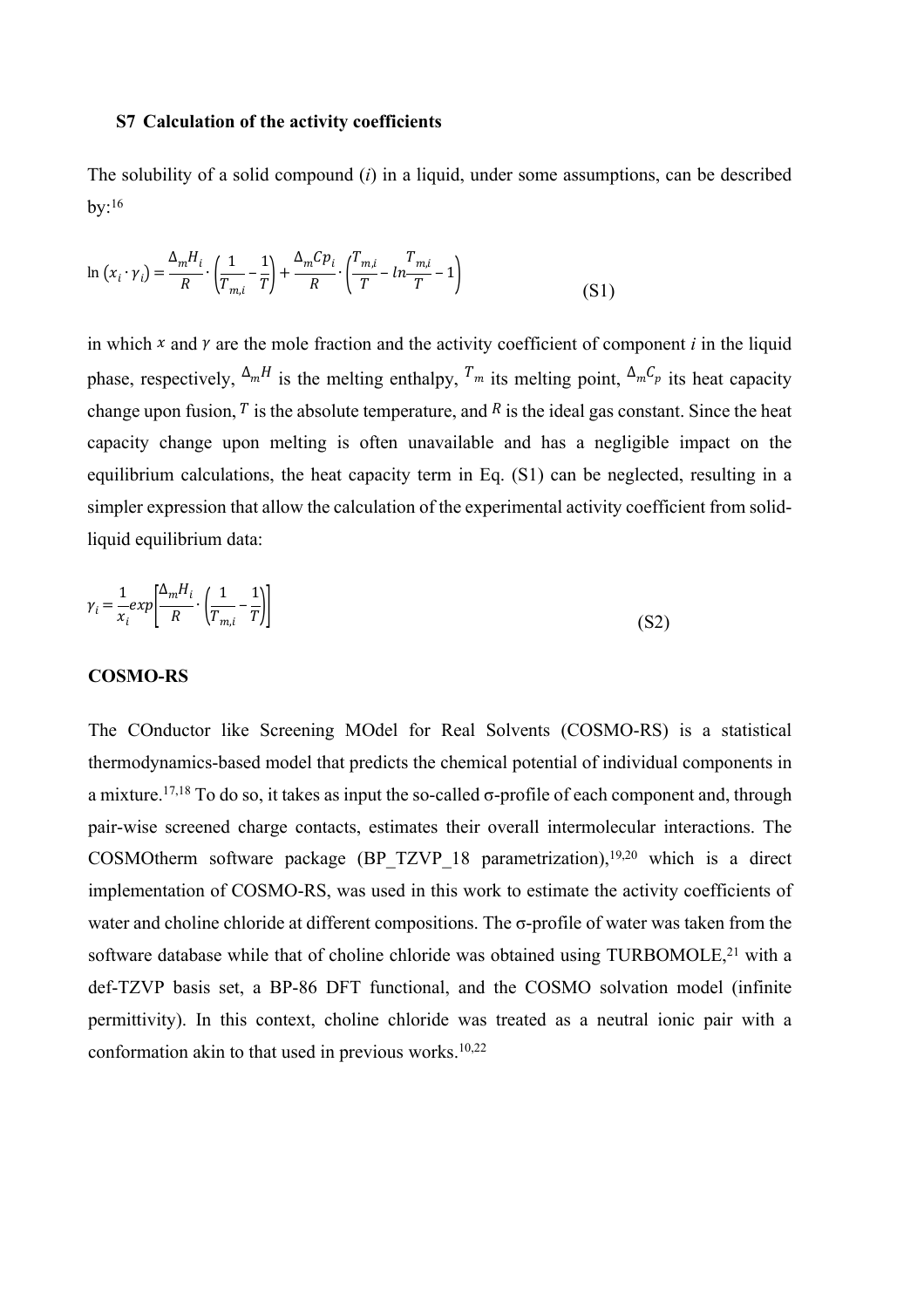#### **References**

- 1 R. Sabbah, A. Xu-wu, J. S. Chickos, M. L. P. Leitão, M. V. Roux and L. A. Torres, Reference materials for calorimetry and differential thermal analysis, *Thermochim. Acta*, 1999, **331**, 93–204.
- 2 L. M. N. B. F. Santos, M. A. A. Rocha, A. S. M. C. Rodrigues, V. Štejfa, M. Fulem and M. Bastos, Reassembling and testing of a high-precision heat capacity drop calorimeter. Heat capacity of some polyphenyls at  $T = 298.15$  K, *J. Chem. Thermodyn.*, 2011, 43, 1818–1823.
- 3 M. A. A. Rocha, M. Bastos, J. A. P. Coutinho and L. M. N. B. F. Santos, Heat capacities at 298.15 K of the extended [CnC1im][Ntf2] ionic liquid series, *J. Chem. Thermodyn.*, 2012, **53**, 140–143.
- 4 M. A. A. Rocha, J. A. P. Coutinho and L. M. N. B. F. Santos, Evidence of nanostructuration from the heat capacities of the 1,3-dialkylimidazolium bis(trifluoromethylsulfonyl)imide ionic liquid series, *J. Chem. Phys.*
- 5 R. D. Chirico, V. Diky, J. W. Magee, M. Frenkel and K. N. Marsh, Thermodynamic and thermophysical properties of the reference ionic liquid: 1-Hexyl-3-methylimidazolium bis[(Trifluoromethyl)Sulfonyl]amide (Including Mixtures). part 2.critical evaluation and recommended property values (IUPAC Technical Report), *Pure Appl. Chem.*, 2009, **81**, 791–828.
- 6 P. B. P. Serra, F. M. S. Ribeiro, M. A. A. Rocha, M. Fulem, K. Růžička and L. M. N. B. F. Santos, Phase behavior and heat capacities of the 1-benzyl-3-methylimidazolium ionic liquids, *J. Chem. Thermodyn.*, 2016, **100**, 124–130.
- 7 P. B. P. Serra, F. M. S. Ribeiro, M. A. A. Rocha, M. Fulem, K. Růžička, J. A. P. Coutinho and L. M. N. B. F. Santos, Solid-liquid equilibrium and heat capacity trend in the alkylimidazolium PF6 series, *J. Mol. Liq.*, 2017, **248**, 678–687.
- 8 J. C. S. Costa, C. F. R. A. C. Lima, A. Mendes and L. M. N. B. F. Santos, Fluorination effect on the thermodynamic properties of long-chain hydrocarbons and alcohols, *J. Chem. Thermodyn.*, 2016, **102**, 378–385.
- 9 A. S. M. C. Rodrigues, H. F. D. Almeida, M. G. Freire, J. A. Lopes-da-Silva, J. A. P. Coutinho and L. M. N. B. F. Santos, The effect of n vs. iso isomerization on the thermophysical properties of aromatic and non-aromatic ionic liquids, *Fluid Phase*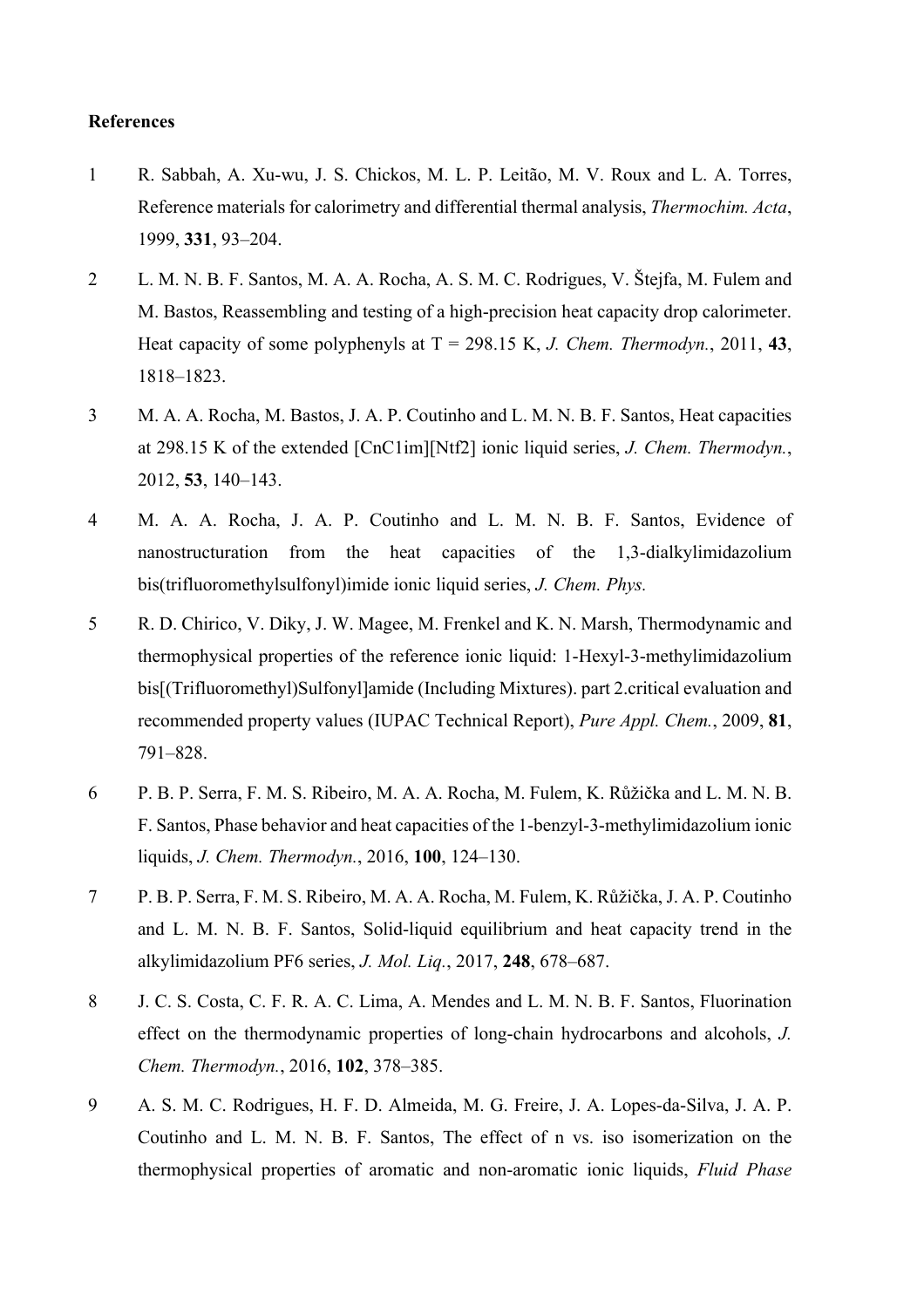*Equilib.*, 2016, **423**, 190–202.

- 10 S. M. Vilas-boas, D. O. Abranches, E. A. Crespo, O. Ferreira, J. A. P. Coutinho and S. P. Pinho, Experimental solubility and density studies on aqueous solutions of quaternary ammonium halides , and thermodynamic modelling for melting enthalpy estimations, *J. Mol. Liq.*, 2020, **300**, 112281.
- 11 H. Zhang, M. L. Ferrer, M. J. Roldán-Ruiz, R. J. Jiménez-Riobóo, M. C. Gutiérrez and F. Del Monte, Brillouin Spectroscopy as a suitable technique for the determination of the eutectic composition in mixtures of choline chloride and water, *J. Phys. Chem. B*, 2020, **124**, 4002–4009.
- 12 V. Petrouleas, R. M. Lemmon and A. Christensen, X-ray diffraction study of choline chloride's β form, *J. Chem. Phys.*, 1978, **68**, 2243–2246.
- 13 L. Fernandez, L. P. Silva, M. A. R. Martins, O. Ferreira, J. Ortega, S. P. Pinho and J. A. P. Coutinho, Indirect assessment of the fusion properties of choline chloride from solidliquid equilibria data, *Fluid Phase Equilib.*, 2017, **448**, 9–14.
- 14 S. Asare, Synthesis, characterization and molecular dynamic simulations of aqueous choline chloride deep eutectic solvents, Chemistry and Biochemistry Department, South Dakota State Universty, 2018.
- 15 M. S. Rahman and D. E. Raynie, Thermal behavior, solvatochromic parameters, and metal halide solvation of the novel water-based deep eutectic solvents, *J. Mol. Liq.*, 2021, **324**, 114779.
- 16 J. M. Prausnitz, R. N. Lichtenthaler and E. G. de Azevedo, *Molecular thermodynamics of fluid-phase equilibria*, Pretnice Hall PTR, 1999, vol. 3.
- 17 A. Klamt, Conductor-like screening model for real solvents: A new approach to the quantitative calculation of solvation phenomena, *J. Phys. Chem.*, 1995, **99**, 2224–2235.
- 18 A. Klamt, V. Jonas, T. Bürger and J. C. W. Lohrenz, Refinement and parametrization of COSMO-RS, *J. Phys. Chem. A*, 1998, **102**, 5074–5085.
- 19 COSMOtherm, C3.0 Release 2018, COSMOlogic GmbH & Co KG, avaliable on http://www.cosmologic.de.
- 20 F. Eckert and A. Klamt, Fast solvent screening via quantum chemistry: COSMO-RS approach, *AIChE J.*, 2002, **48**, 369–385.
- 21 TURBOMOLE V7.1 2016, a development of University of Karlsruhe and